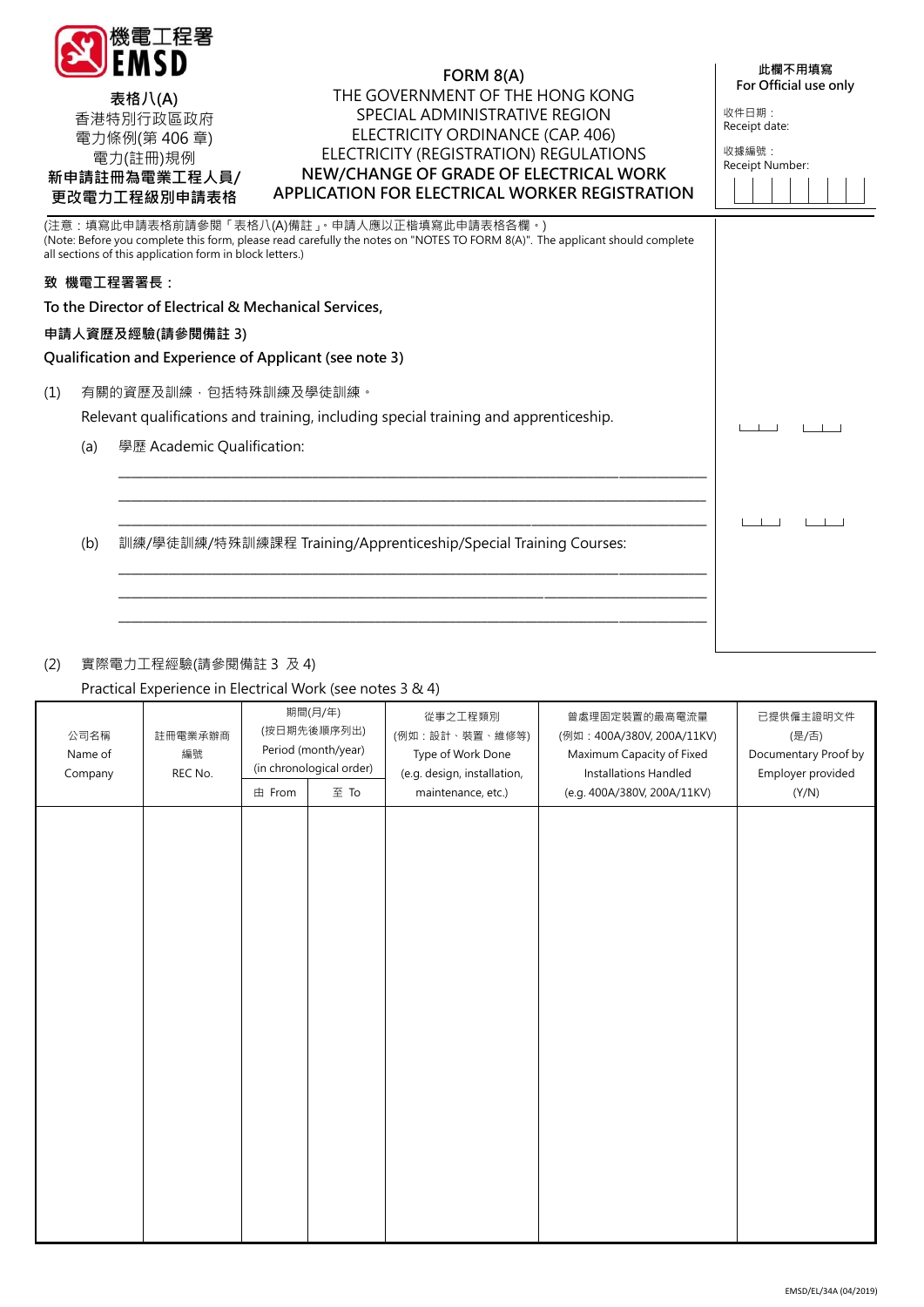# **表格八(A)備註**

# 新申請註冊為電業工程人員/更改電力工程級別申請表格

- 1. 除已註冊電業工程人員申請續期外,所有其他類別的申請必須填寫此表格(表格八(A)),並且連同已填妥的表格八遞交。
- 2. 申請人應在櫃臺出示香港身份證的正本及遞交副本一份。正本查閱後即時交回申請人。
- 3. 申請人應填報所有與本申請有關的學歷、訓練/學徒訓練及電力工程方面的工作經驗及呈交其證明文件的正本及影印本。請參閱夾附 的「各級電業工程人員註冊資格」。所有證明文件的正本經核對後將立即在櫃臺退還給申請人。 若申請表不敷填報,請另加活頁附於本表格。
- 4. 「電力工程」、「電力工作」指與低壓或高壓固定電力裝置的安裝、校驗、檢查、測試、維修、改裝或修理有關的工程或工作,包括 監督工程、簽發工程證明書、簽發電力裝置設計證明書。固定電力裝置的例子為固定裝設在樓宇內的配電箱、線路裝置、照明裝置 等。從事非固定電力裝置工作的人士,則無須申請註冊。非固定電力裝置的例子為:可移動的家用電器,例如, 枱燈、電視機、雪 櫃等。因此從事這類電力裝置工作的人士不應申請註冊,所繳申請費用不會獲發還。
- 5. 關於申請電力工程級別所需資格,請參閱夾附的「各級電業工程人員註冊資格」。
- 6. H 級證明書申請人亦可同時申請下列其中一項的額外准許之工程,惟申請人須具有夾附的「各級電業工程人員註冊資格」所載的適 當資格:
	- (a) B 級電力工程;或
	- (b) C 級電力工程

(詳情參閱「表格八備註 3」)

# **NOTES TO FORM 8(A)**

# NEW/CHANGE OF GRADE OF ELECTRICAL WORK APPLICATION FOR ELECTRICAL WORKER REGISTRATION

- 1. Except for application for renewal of registration as a registered electrical worker, applicants for all other types of applications should complete this form (Form 8(A)) and submit together with the completed Form 8.
- 2. The applicant should produce his original HKID Card for checking at the counter and submit one copy. The originals will be immediately returned to the applicant after checking.
- 3. The applicant should provide all academic qualification, training/apprenticeship and working experience in the field of electrical engineering that are relevant to this application and submit the originals and photocopies of the documentary proofs. All originals will be returned to the applicant immediately after checking at the counter. Please see the "QUALIFICATION REQUEMENTS FOR REGISTRATION AS ELECTRICAL WORKERS FOR DIFFERENT GRADES OR ELECTRICAL WORK" on the attached pages. If more space is needed, please use separate sheets and attach them to this form.
- 4. Electrical Work means work in relation to the installation, commissioning, inspection, testing, maintenance, modification or repair of a low voltage or high voltage fixed electrical installation and includes the supervision and certification of that work and the certification of design of that installation. Examples of fixed electrical installations are distribution boards, wiring installations, lighting fittings etc., that are fixed in buildings and premises. However, persons who are engaged in work on electrical installations other than fixed electrical installations need not be registered. Examples of electrical installations other than fixed electrical installations are portable electrical home appliances such as table lamps, television sets, refrigerators, etc. Therefore, those persons who are engaged in work on such electrical installations should not apply for registration and the application fees are not refundable.
- 5. For qualification requirements for registration as electrical workers, please see the "QUALIFICATION REQUIREMENTS FOR REGISTRATION AS ELECTRICAL WORKERS FOR DIFFERENT GRADES OF ELECTRICAL WORK" on the attached pages.
- 6. For applicant applying for Grade H certificate, he may also apply for one of the following additional permitted work provided he has the required qualifications as listed in the attached pages for the "QUALIFICATION REQUIREMENTS FOR REGISTRATION AS ELECTRICAL WORKERS FOR DIFFERENT GRADES OR ELECTRICAL WORK".
	- (a) Grade B electrical work; or
	- (b) Grade C electrical work

(For details of these electrical works, please see note 3 of "NOTES FOR FORM 8")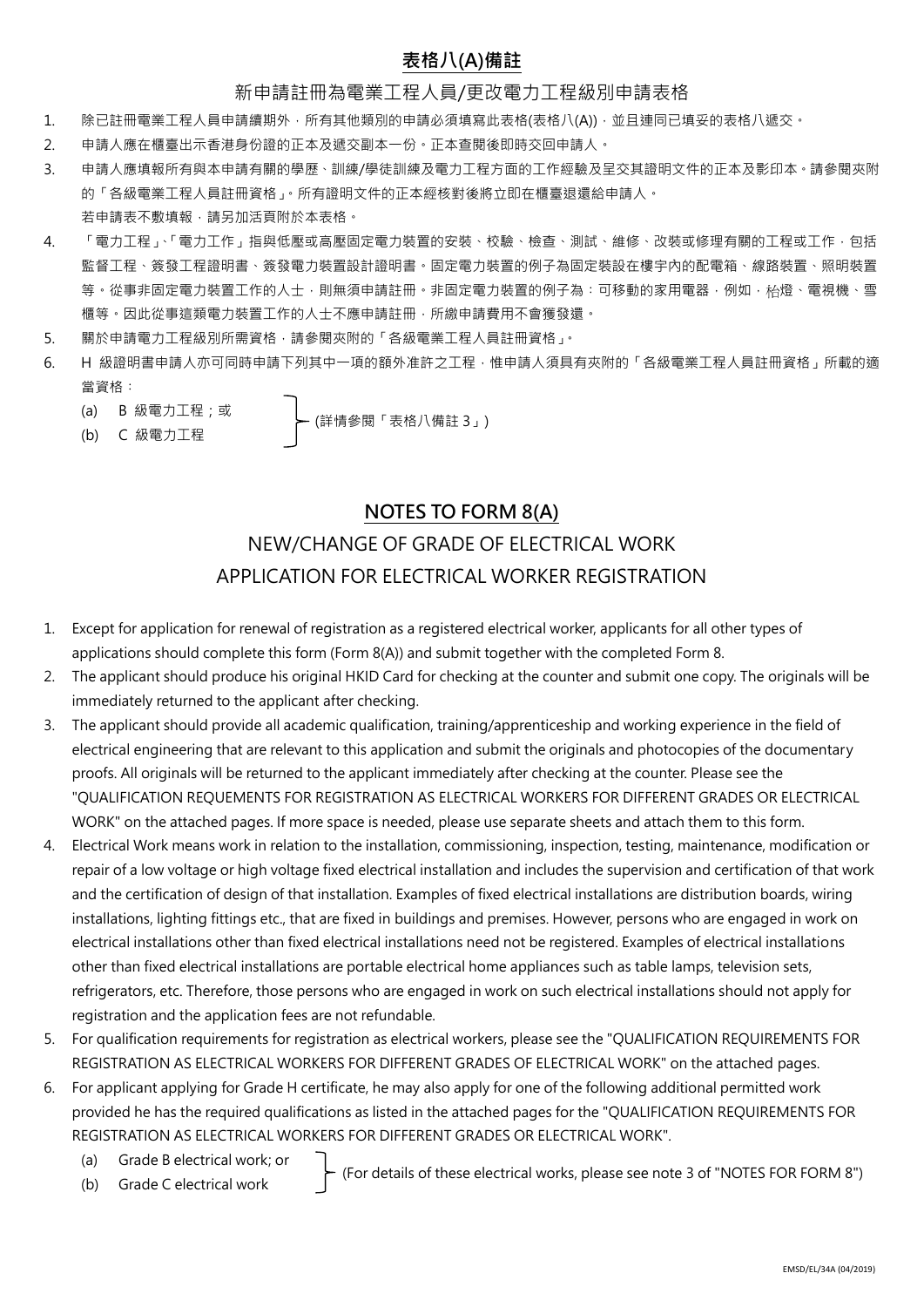# **各級電業工程人員註冊資格**

## **A 級電力工程**

任何人如獲機電工程署署長信納具備下列各段(即(a)、(b) 或 (c) 段)之中任何一段所述資歷和經驗,便有資格註冊以從事 A 級電 力工程—

- (a) (i) 已完成一項根據《學徒條例》(第 47 章)登記的電器安裝工匠或電業工匠行業的工藝學徒訓練合約;及
	- (ii) 持有由工業學院頒發的電機工程工藝證書;及
	- (iii) 具有最少 1 年的電力工作實際經驗。
- (b) 曾受僱為電業工程人員最少 5 年,其中最少 1 年包括電力工作實際經驗,並—
	- (i) 持有由職業訓練局電機業訓練中心頒發的電工或電氣打磨裝配工進修課程證書,或具有相等資格;或
	- (ii) 已在一項由機電工程署署長認可或主辦的考試或行業測試中取得合格。
- (c) 具有相等於(a)或(b)段所規定的資格及經驗。

#### **B 級電力工程**

任何人如獲機電工程署署長信納其備下列各段(即(a)、(b)、(c)或(d)段)之中任何一段所述資歷和經驗,便有資格註冊以從事 B 級電 力工程—

- (a) (i) 已完成一項根據《學徒條例》(第 47 章)登記的電器安裝工匠、電業工匠或電機工程技術員行業的學徒訓練合約;及
	- (ii) 持有由香港理工學院頒發的電機工程學高級證書,或具有相等資格;及
		- (iii) 具有最少 2 年的電力工作實際經驗。
- (b) (i) 持有由工業學院頒發的電機工程學文憑,或具有相等資格;及
	- (ii) 受僱為電業工程人員最少 5 年,其中最少 2 年包括電力工作實際經驗。
- (c) 已持有 A 級證明書最少 5 年,或已具有持有 A 級證明書的資格最少 5 年,並
	- (i) 持有由工業學院頒發的電機工程學證書或具有相等資格,且具有最少 3 年的電力工作實際經驗;或
	- (ii) 具有最少 5 年的電力工作實際經驗;且已在一項由機電工程署署長認可或主辦的考試或行業測試中取得合格。
- (d) 其有相等於(a)、(b)或(c)段所規定的資格及經驗。

#### **C 級電力工程**

任何人如獲機電工程署署長信納其備下列各段(即(a)、(b)或(c)段)之中任何一段所述資歷和經驗, 便有資格註冊以從事 C 級電力工 程—

- (a) 已取得認可大學或專上教育院校頒授的電機工程學學位,或具有相等資格;及
	- (i) 在學位課程畢業後完成最少 2 年的機電工程署署長認可電機工程學訓練 · 日具有最少 2 年其後的電力工作實際經驗 : 或 (ii) 具有最少 6 年的學位課程畢業後的電機工程實際經驗,包括最少 1 年電力工作實際經驗。
- (b) (i) 已持有 B 級證明書最少 6 年,或已具有持有 B 級證明書的資格最少 6 年;及
	- (ii) 具有最少 6 年的電力工作實際經驗;及
	- (iii) 已在一項由機電工程署署長認可或主辦的考試或行業測試中取得合格。
- (c) 具有相等於(a)或(b)段所規定的資格及經驗。

#### **R 級電力工程**

任何人如獲機電工程署署長信納曾受特別訓練,並已具有與所申請 R 級證明書有關的工程類別或相近類別的電力工作經驗最少 4 年,便有資格註冊以從事 R 級電力工程。

#### **H 級電力工程**

任何人如獲機電工程署署長信納具有資格特有 B 級或 C 級證明書,並具備下列(a)段或(b)段所述資歷或經驗,便有資格持有 H 級 證明書—

- (a) 已完成一項經機電工程署署長認可的關於高壓電力設備及裝置的設計、安裝、維修、操作或測試的訓練課程;或
- (b) 具有最少 1 年的高壓電力設備及裝置的設計、安裝、維修、測試或操作方面的實際工作經驗。
- 註 : 實際電力工作經驗是指在所申請級別之電力工作經驗,而有關經驗須在本港合法取得。有關註冊的詳細要求,請瀏覽 www.emsd.gov.hk。